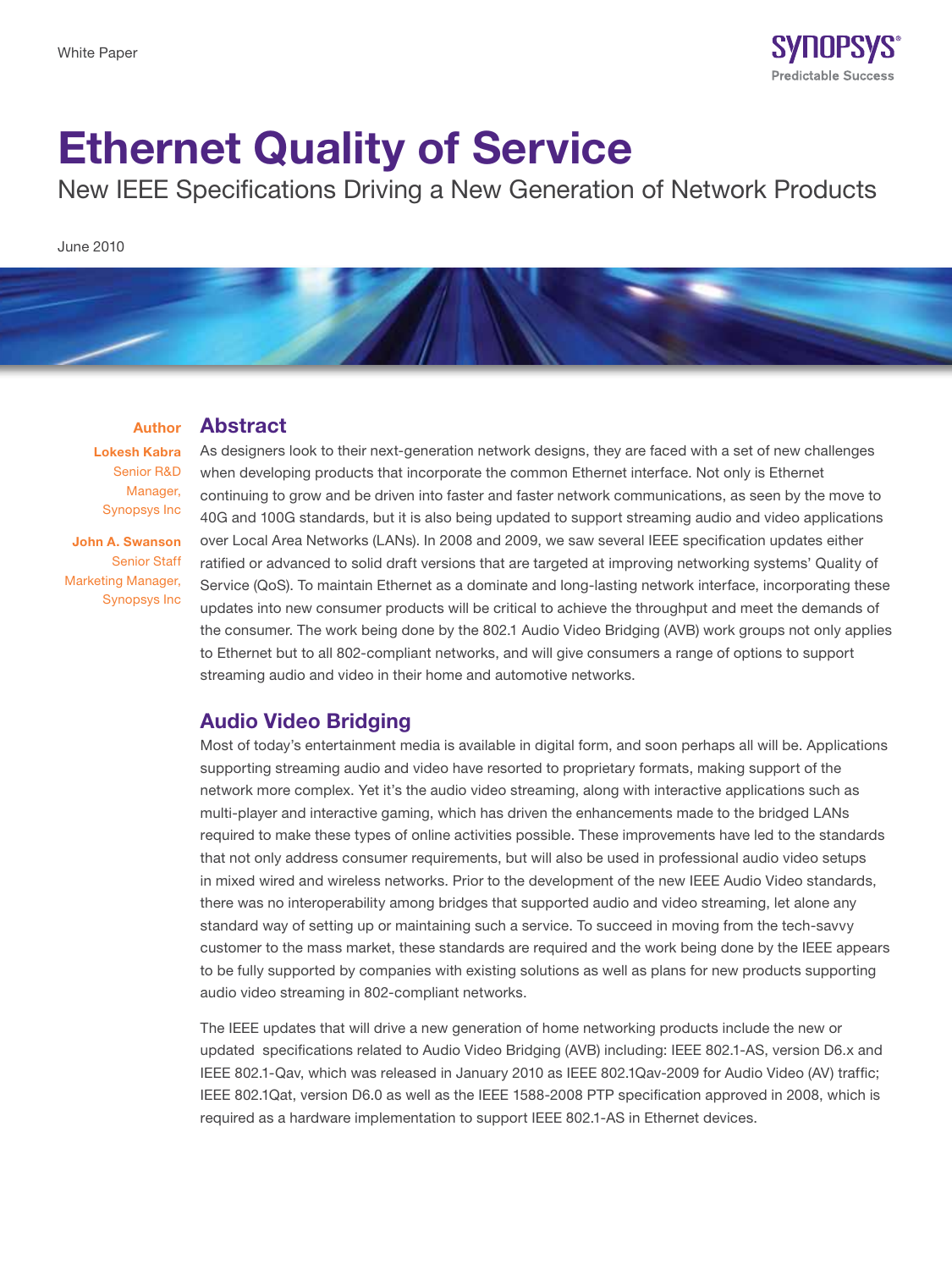Other key updates related to AVB in an 802-compliant LAN are in early draft versions including: IEEE802.1BA version D1.1 which defines AVB systems; IEEE 1722 Version D2.2 which defines the AVL L2 transport layer protocol including the AVB packet structure; and IEEE 1733 version D6.0 defining the Layer 3 transport for AVB.

Why are these specifications critical to future home and LAN applications? Why will they drive a new generation of networking consumer products including Ethernet products? As a simple example, consider the evolution of different configurations in a home audio video system. The first type of configurations is what is called a single source single listener. This configuration is shown in figure 1.



Figure 1: Single source single listener

In this simple configuration, no AVB is required as the television can only see the single stream provided and separates the audio and video. A more typical set-up today, known as single source multiple listeners, is shown in figure 2.



Figure 2: Single source multiple listeners

In this configuration the speakers, or listeners, have digital settings to set their location; each speaker sees the entire stream and extracts the appropriate data for its location. Historically, Ethernet has not been used in this type of application, but with the new AVB standards the door is open for Ethernet devices to expand into this market in home, automotive and other applications. Why Ethernet for this type of application? Simply, it is so a standard cable can be used for all connections, removing the miss-mash of cables used today.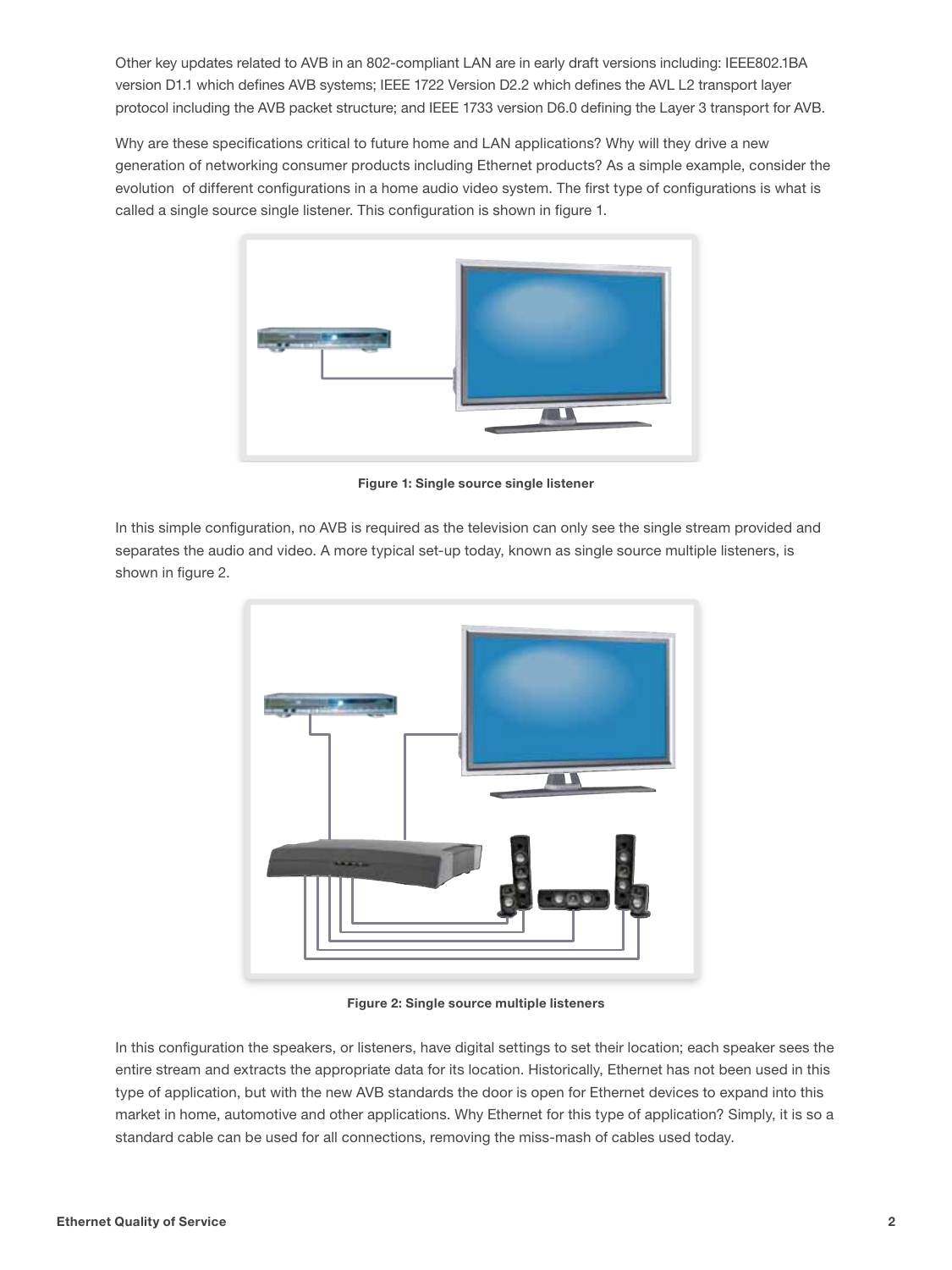In a more complex set-up, becoming more and more common in today's home networks, is what is called multiple source multiple listeners. This configuration is shown in figure 3.



Figure 3: Multiple sources multiple listeners

Now here there are multiple audio and video streams. Users are able to select from a programmable "decoder", which streams media data to different components so consumers can watch and listen to audio and video anyplace in their home network. In this scenario, enabling efficient and reliable connection of the network components is the goal of the audio video bridging working groups.

The new IEEE 802.1 specifications enable this synchronized home network to support all of the various types of digital media being provided by external network sources as well as internal network streaming. Consider a typical digital home. It receives Internet access from a land-line or cable provider, with TV possibly coming from the same cable provider or perhaps from a satellite provider. Then you add in satellite radio, wireless internet, etc. – the possibilities are endless. Consumers have a range of choices and want to build their digital home to synchronize and enjoy this new age of media. Figure 4 shows today's tech-savvy consumer's digital home, and most likely the home of tomorrow's mass-market consumer.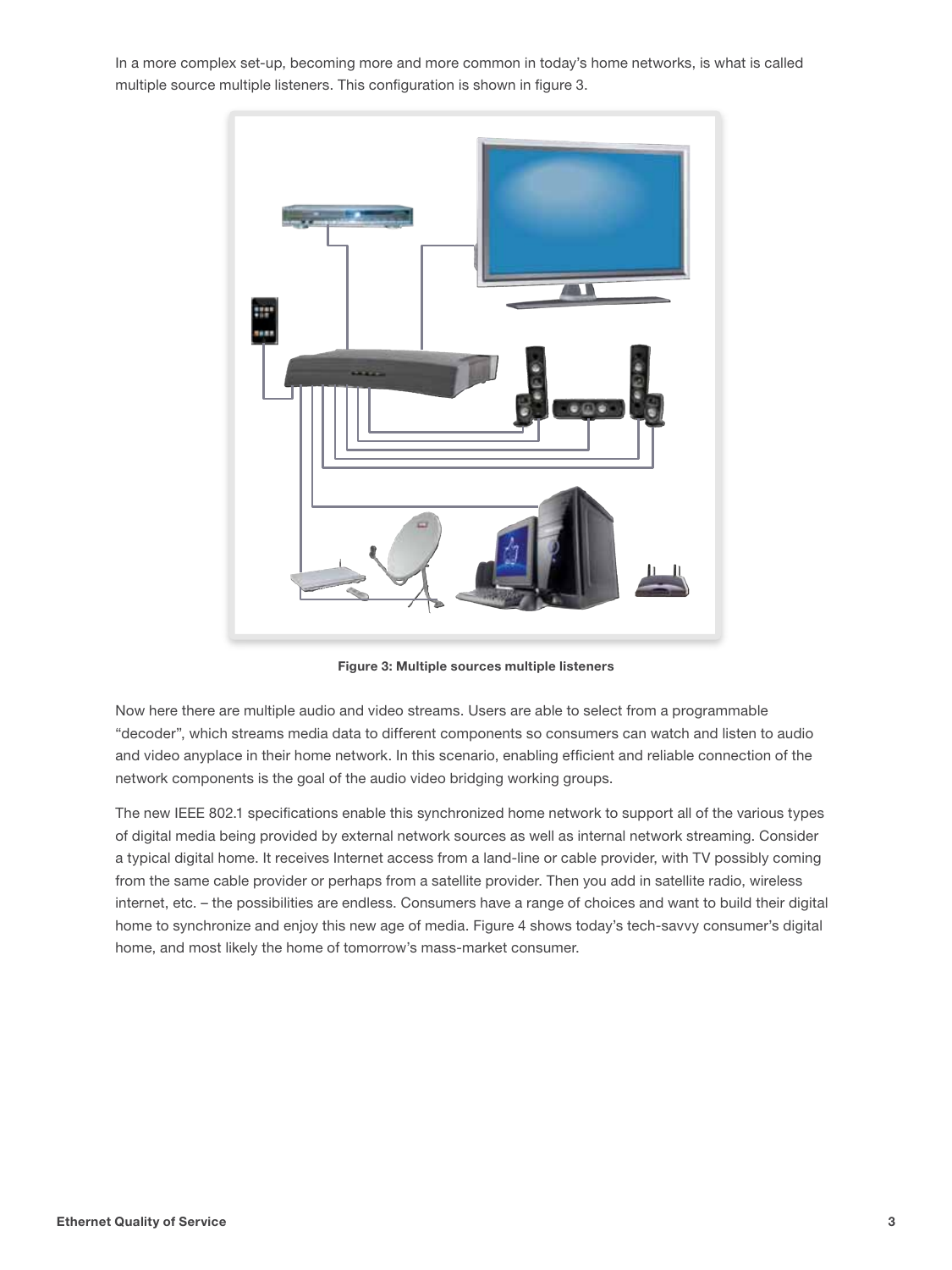

Figure 4: The digital home

When implemented, the new AVB-compliant network's AVB-compatible clouds will be able to connect to highspeed providers not supporting AVB as well as interoperate with non-AVB compliant networks and network components. While AVB traffic will not be able to pass through a non-AVB compliant bridge, non-AVB traffic will be able to pass through an AVB-compliant bridge. When put together, you can easily build an AVB LAN into your home and connect to the external internet as shown in figure 5.



Figure 5: AVB network connected to legacy network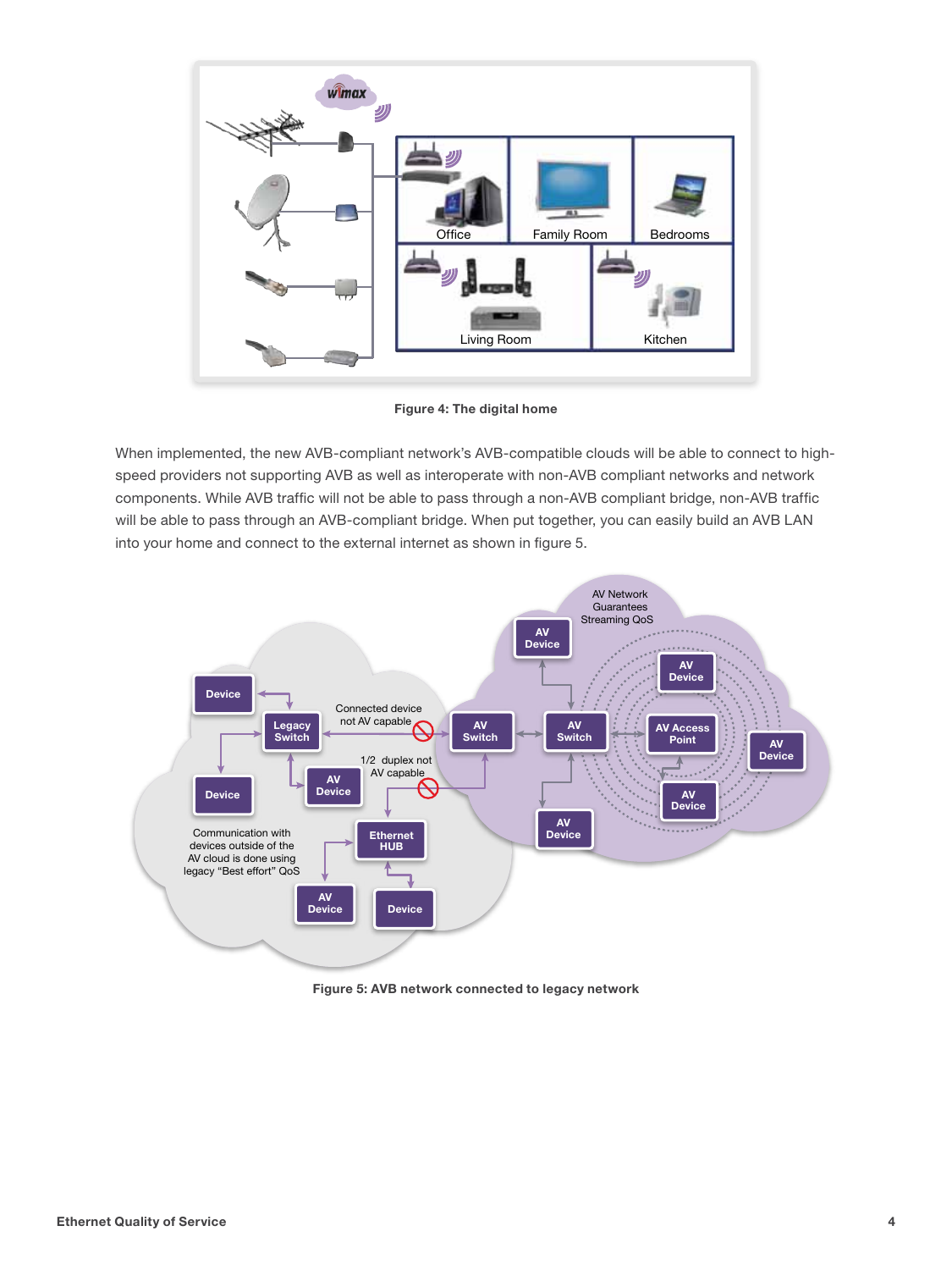## New IEEE Specifications Enabling Audio Video Bridging Today

The AVB updates to the IEEE 802.1 standards which are responsible for the higher level services in 802-compliant networks have advanced to implementable versions of the draft specifications in 2009. The IEEE 802.1, working groups developed updates to the specifications that are related to the architecture, link level security, inter-networking and network bridging, as well as Layer 2 management of 802-compliant networks. The AVB updates are being undertaken to support multimedia networking adding QoS features to support streaming traffic. In an AVB network, all of the components should support the AVB specifications and adhere to the following:

- ▶ No transparent or non-AVB devices are allowed in the AVB cloud
- ▶ AVB only supports full duplex links
- ` Bandwidth reservation is made for end-to-end connections for AV traffic before actual AVB data transfer
- ` AVB end stations negotiate the AVB capabilities using LLDP
- ▶ Maximum of 75% / 25% ratio for AVB / non-AVB traffic allowed at any AVB node
- If The total number of hops or bridges allowed in an AVB network are limited by the latency requirements of the AVB data and traffic
- $\blacktriangleright$  Traffic scheduling is required for isochronous traffic
- ` Latency delay for isochronous traffic within each intermediate node is limited to 250us at 100Mbps and 125us for 1Gbps links

The AVB specifications are being developed by several different working groups. These groups include the IEEE 802.1-AS working group, IEEE 802.1Qav working group and the IEEE 802.1Qas working group. In 2009 draft versions of these new specifications were released that are solid enough for companies to begin to build a new generation of products supporting real audio video broadcasting in a Local Area Network (LAN). In addition to the IEEE 802.1 AVB activity the IEEE 1588-2008 (also known as PTP Version 2) specification is an integral part of a quality audio video network solution and is referenced by the IEEE 802.1AS working group. Each of these IEEE 802.1 working groups as well as the released IEEE 1588-2008 specification is summarized in the following sub-sections. First let's take a more detailed look at how the IEEE 1588 PTP works as timing is one of the most critical components of a QOS networking component.

### IEEE 1588-2008 Precision Time Protocol (PTP)

Although not part of the actual AVB working groups, the IEEE 1588 PTP standard is part of the solution enabling real audio video traffic in a network. The PTP protocol is used to establish a master-slave time relationship in a network, ensuring that all the devices on the network gets synchronized to the common "time" maintained by the master. Using this protocol, the master and slaves exchange messages that determine the offset between the clocks of the slaves and the master on the network. These exchanges reduce the impact of the clock drifting between the master and slaves on the network.

The PTP is transported over UDP/IP as per the original IEEE 1588 specifications published in 2002. The system or network is classified into master and slave nodes for distributing the timing/clock information. Figure 6 shows the process that PTP uses for synchronizing a slave node to a master node by exchanging PTP messages.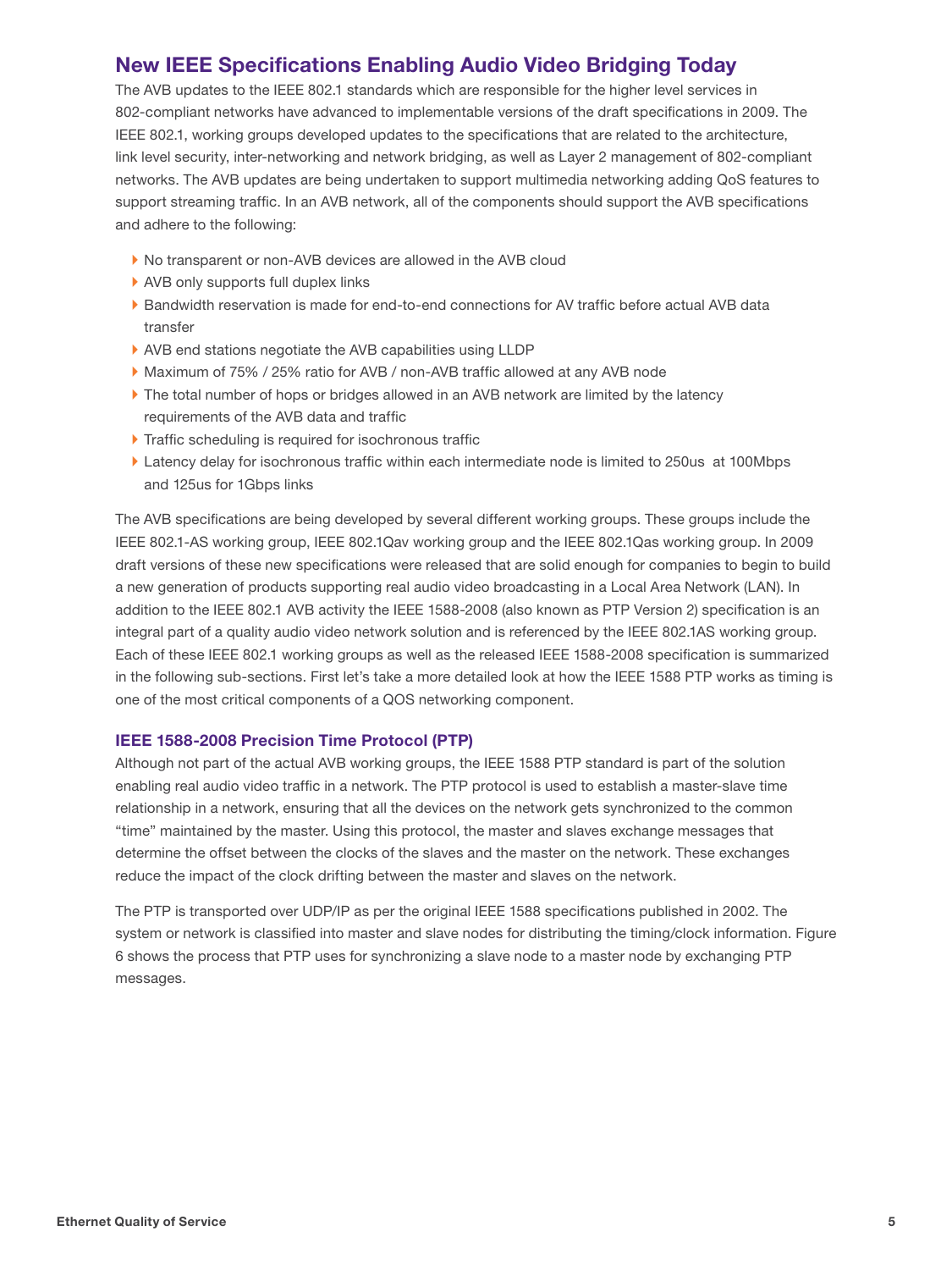

Figure 6: PTP synchronization between master and slave nodes

As shown in Figure 6, the PTP uses the following process:

- 1. The master broadcasts the PTP Sync messages to all its nodes. The Sync message contains the master's reference time information. The time at which this message leaves the masters system is t1. This time must be captured, for Ethernet ports, at GMII/MII interface
- 2. The slave receives the Sync message and also captures the exact time, t2, using its timing reference
- 3. The master sends a follow up message to the slave, which contains t1 information for later use
- 4. The slave sends a "Delay\_Req" message to the master, noting the exact time, t3, at which this frame leaves the GMII/MII interface
- 5. The master receives the message, capturing the exact time, t4, at which it enters its system
- 6. The master sends the t4 information to the slave in the "Delay\_Resp" message
- 7. The slave uses the four values of t1, t2, t3, and t4 to synchronize its local timing reference to the master's timing reference

Most of the PTP implementation is done in the software above the UDP layer. However, the hardware support is required to capture the exact time when specific PTP packets enter or leave the Ethernet port at the GMII/MII interface. This timing information must be captured and returned to the software for the proper implementation of PTP with high accuracy.

Originally released as IEEE 1588-2002, the updated IEEE 1588-2008 (or Version 2) specification increases the precision of the timing by adding several enhancements to the original specification. These enhancements included:

- ` Transparent clocks throughout a IEEE 1588 network which enables to expand the span of PTP networks over LANs
- $\blacktriangleright$  Reducing the size of the synchronization messages
- Support for higher precision and faster updates
- ▶ An option for layer 2 transport
- ▶ Fault tolerance
- ` Quick reconfiguration responses to changes in the IEEE 1588 aware network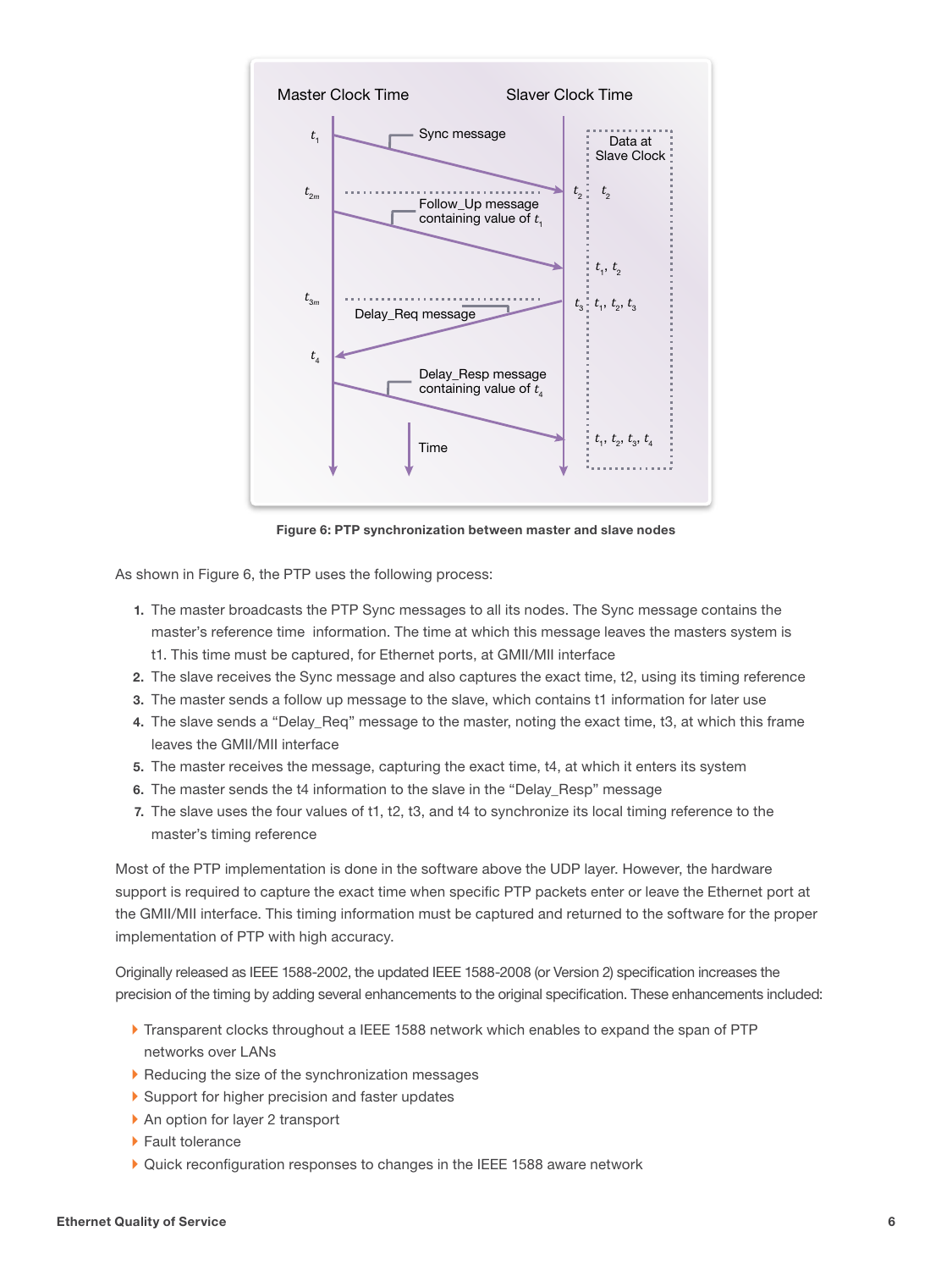It is important to note that the IEEE 1588-2008 specification is not interoperable with the IEEE 1588-2002 specification. This will drive consumer products developed using the IEEE 1588-2002 specification and that require this higher precision timing to be updated to support the new IEEE 1588-2008 specification. This is because the IEEE 1588-2008 version supports Peer-to-Peer PTP (Pdelay) messages in addition to SYNC, Delay Request, Follow-up, and Delay Response messages. Figure 7 shows the method to calculate the propagation delay in clocks supporting peer-to-peer path correction.



Figure 7: Propagation delay calculation in clocks supporting peer-to-peer path correction

As shown in Figure 7, the propagation delay is calculated in the following way:

- 1. Port-1 issues a Pdelay\_Req message and generates a timestamp, t1, for the Pdelay\_Req message
- 2. Port-2 receives the Pdelay\_Req message and generates a timestamp, t2, for this message
- 3. Port-2 returns a Pdelay\_Resp message and generates a timestamp, t3, for this message To minimize errors because of any frequency offset between the two ports, Port-2 returns the Pdelay\_ Resp message as quickly as possible after the receipt of the Pdelay\_Req message. The Port-2 returns any one of the following:
	- ▶ The difference between the timestamps t2 and t3 in the Pdelay\_Resp message
	- ` The difference between the timestamps t2 and t3 in the Pdelay\_Resp\_Follow\_Up message
	- If The timestamps t2 and t3 in the Pdelay Resp and Pdelay Resp\_Follow\_Up messages respectively
- 4. Port-1 generates a timestamp, t4, on receiving the Pdelay\_Resp message
- 5. Port-1 uses all four timestamps to compute the mean link delay

Although originally targeted for industrial control systems, updates to the IEEE 1588-2008 specification include the timing synchronization required for the high-speed digital home as well as hardware implementation required to support the new Audio Video Bridging specifications in Networked devices.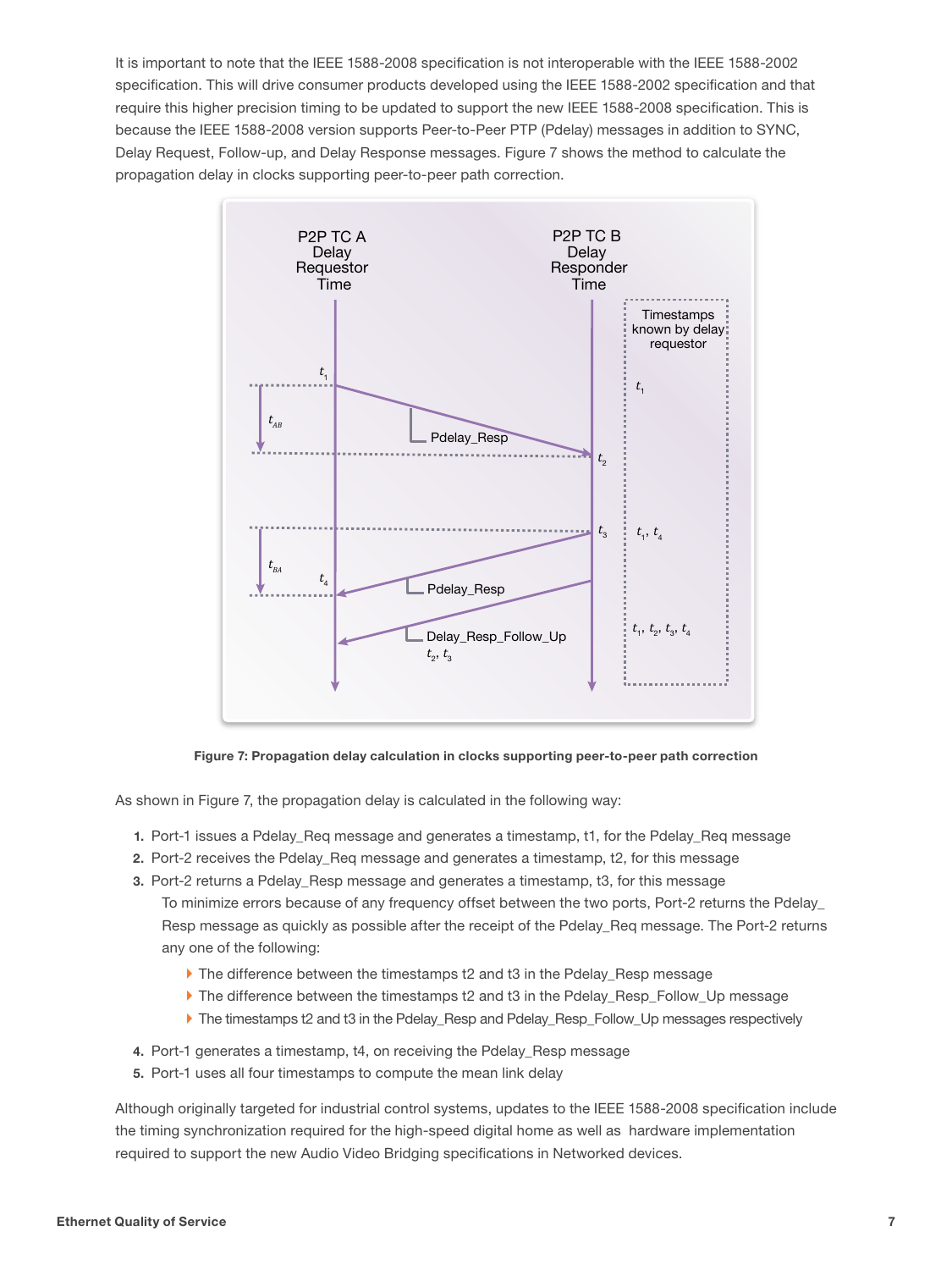#### IEEE 802.1AS – Timing and Synchronization

The full name of this working group, or Project Authorization Request (PAR) as referred to in the IEEE, is "Standard for Local and Metropolitan Area Networks - Timing and Synchronization for Time-Sensitive Applications in Bridged Local Area Networks". The goal of this working group is to specify the protocol and procedures that are used to synchronize components in a network running time sensitive applications. These include such common consumer applications where audio and video data is transferred across one or more components in a Local Area Network (LAN) with fixed and symmetrical transmission delays. An example of this for IEEE 802.3 Ethernet is a full duplex link.

The purpose of time synchronization is to provide the common 125μs cycle throughout the AVB cloud as well as a common time base so that the AVB source and destinations have a sense of how sampling and receiving times are related. This standard will ensure normal operation of the time sensitive network when adding, removing, and in the case of component failure, during network reconfiguration. This specification requires a hardware implementation of the IEEE 1588-2008 specification, and enables network stations attached to bridged LANs to meet the required jitter, wander and time synchronization needed in time sensitive network applications. It does not include synchronization to an externally provided timing signal such as UTC. Currently this specification is in version Draft V7.0 and appears to be close to final, with companies including these capabilities into their next-generation of Ethernet products targeted at home multi-media applications today. It will also be necessary that the hardware of Ethernet ports in the network has to be enhanced to support this specification along with the support for PTP stack in software.

#### IEEE 802.1Qav – Forwarding and Queuing Enhancements for Time Sensitive Streams

The full name of this working group, or PAR is "IEEE Standard for Local and Metropolitan Area Networks – Virtual Bridged Local Area Networks – Amendment: Forwarding and Queuing Enhancements for Time Sensitive Streams". What this boils down to is a new specification to guarantee that time-sensitive and loss-sensitive audio video data arrives at its destination correctly in a mixed wired / wireless LAN. This specification cites the priority ingress metering, priority regenerations and timing aware queue draining algorithms. It is being built on the timing derived from the IEEE 802.1AS. It will support both AV traffic as well as other bridged traffic on wired and wireless LAN. As bridges are increasingly added to home networks to add multimedia features, this specification will define the enhancements needed to bridge and guarantee correct transmission and reception to the audio video traffic with the required quality of service It will also be necessary for the hardware of the Ethernet port has to be enhanced to support this specification.

#### IEEE 802.1Qat – Streaming Reservation Protocol

The full name of this working group or PAR is "Standard for Local and Metropolitan Area Networks - Virtual Bridged Local Area Networks - Amendment: 9: Stream Reservation Protocol (SRP)". This standard will specify the protocols, procedures and managed objects usable by the existing higher layer mechanisms making up the AVB network. This allows network resources, like bandwidth and buffers, to be reserved for specific streams traveling across a bridged LAN. It will identify the traffic streams at a level needed for a bridge to determine what resources are required and provide a mechanism for dynamic maintenance of the resources.

This specification will allow AVB connections to be registered, enabling source-to-receiver management of the data and ensuring that the QoS needed for AVB traffic is met. A standard signaling protocol will facilitate the registration, de-registration and retention of the AVB networked components. This is a key component of the AVB specifications and is needed to ensure automatic configuration of AVB components in a LAN.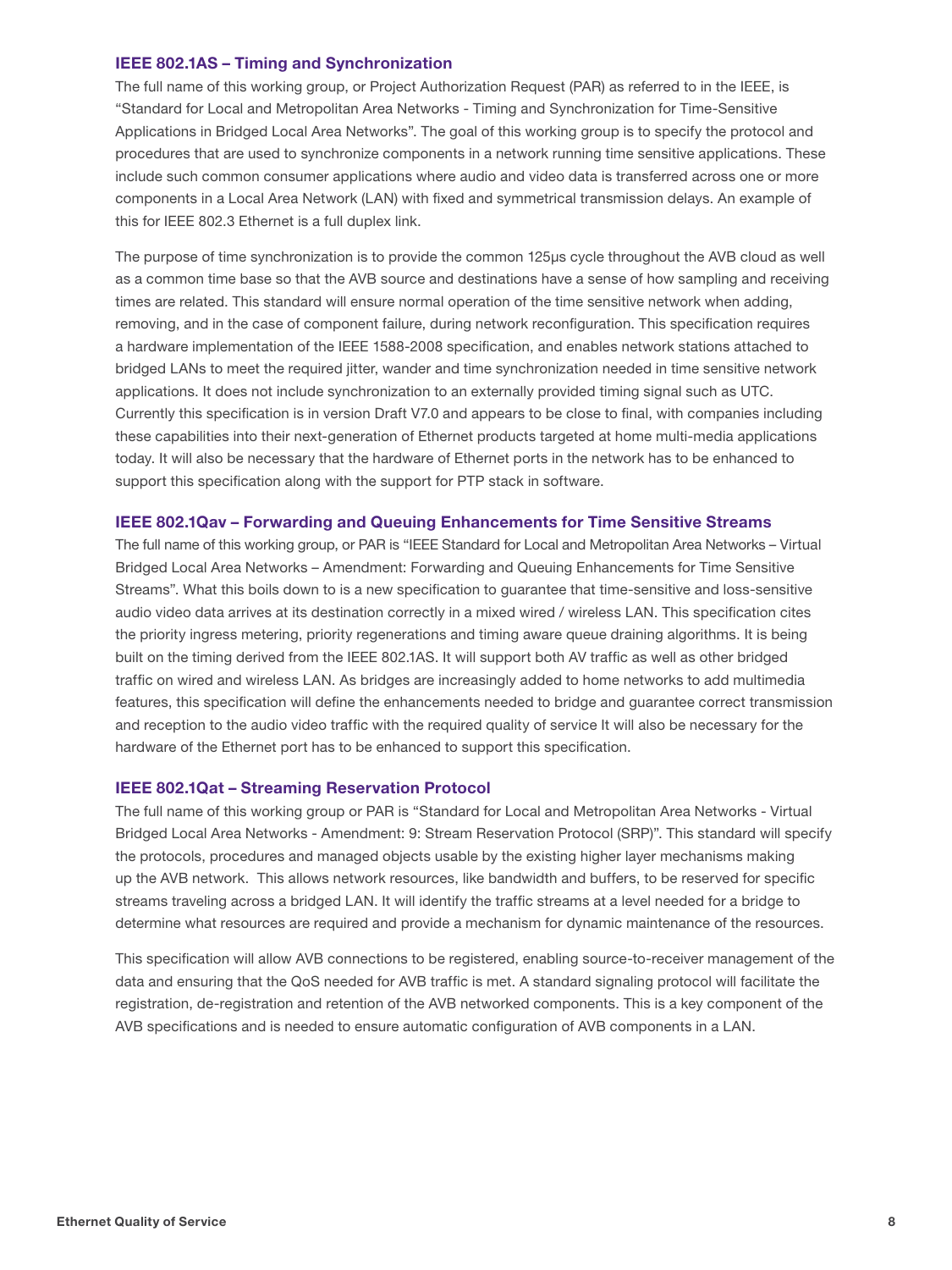This specification will be software implemented and will not require hardware updates to the Ethernet AVB components.

#### IEEE 802.1 BA – Audio Video Bridging Systems

This specification, in an early draft version, gives an overview of the various components in an AVB system and how they interact with each other and combine to form an AVB system. It defines the profiles that select features, options, configurations, defaults, protocols and procedures of bridges, stations and LANs which are necessary to build networks that transport time sensitive audio and/or video data streams. It will help manufacturers of LAN equipment to select the profiles required to develop AVB-compatible LAN components. It will also help users to build a network, using those components, that does not require configuration to provide working Audio and/or Video services.

This standard describes some of the consequences and limitations for AV operation that result from the incorporation of non-AV capable devices in an AVB system and provide guidance in terms of meeting the end-to-end latency requirements for successful AVB operation. In short, it defines the conformance requirements for AVB systems, in terms of the standards to which conformance is required for the various system components and the optional features of those standards that are required to be implemented. These conformance requirements address the guaranteed delivery, end-to-end latency, and time synchronization requirements for successful AVB operation.

#### Other IEEE AVB Related Activities

Given the enormous market potential of 802 LAN audio video applications, it is no surprise that in addition to the specifications already discussed there is additional on-going work that will have further positive impacts on audio video LAN applications going forward. Two key groups include the IEEE 1722.1 and IEEE 1733 working groups, each of which is summarized below.

#### IEEE 1722 Layer 2 Transport Protocol Working Group for Time Sensitive Streams

This group is defining the AVB transport protocol (AVBTP), further building on AVB by adapting the IEEE 1394 specifications comprehensive suite of media formats, encapsulations and synchronization mechanisms for use in Ethernet AVB networks. Products using IEEE 802.1 AVB and AVBTP standards will enable the construction of highly interoperable 802 networks capable of streaming audio and video maintaining perfect QOS.

#### IEEE 1733 Layer 3 Transport Layer for AVB

This group is specifying the protocol, data encapsulations and connection management, as well as the presentation time procedure to ensure interoperability between the audio and video end station using standard networking protocols defined in IEEE 802 networks. This standard leverages the Real-time Transport Protocol (RTP) and IEEE 802.1 AVB protocols.

### Synopsys Ethernet QOS Solution

Synopsys provides a complete Ethernet solution for the next generation of AVB compatible network devices. Building on the DesignWare Universal Ethernet core, Synopsys provides a very configurable Ethernet MAC with AVB and IEEE-1588-2008 easily selectable from a configurable menu of options. To implement an AVB design you would simply add the needed AVB configurations to your MAC design using the coreConsultant tool.

Adding the AVB blocks into your Ethernet design is a simple configuration of the Ethernet QoS core. When you select the AV Features Support option from the list of optional modules, the required IEEE 1588-2008 modules to implement the specification will automatically be enabled. The selection of audio video support is shown in Figure 8.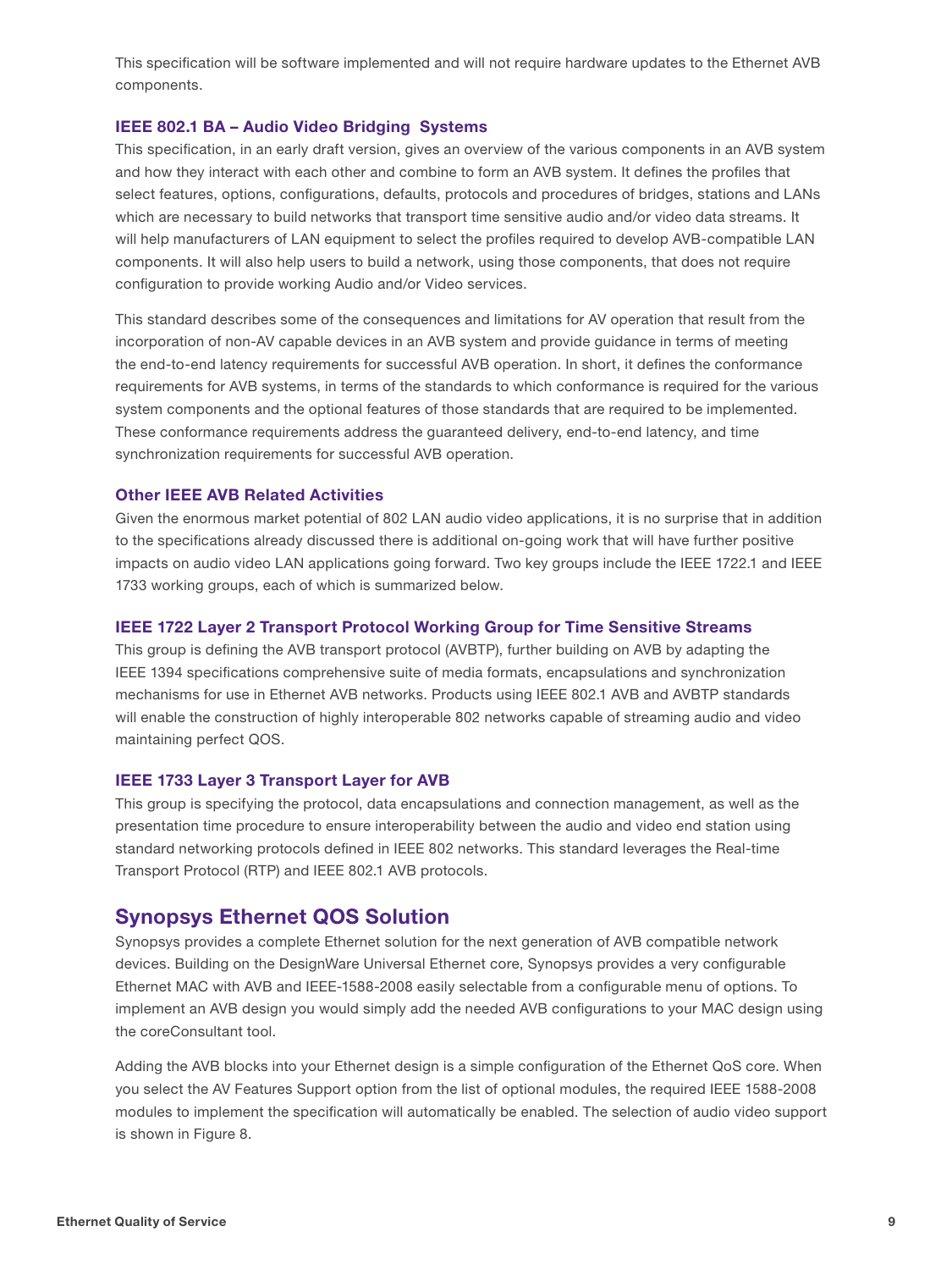

Figure 8: DesignWare ethernet QoS audio video configuration menu

When selecting AV you can select none, one or two additional channels into your Ethernet configuration to be dedicated to AV traffic separately for both transmit and receive. This way you can optimize the implementation of your design as per specific application. An example would be if you are designing a system-on-chip (SoC) to support only AV receivers, you would configure the core to support no additional channels for transmit and one or two channels for receive, again, depending on your product's AV requirements. If no additional channel is selected for transmit path, the traffic management function (Fig 10) for scheduling the transmission of AV traffic as specified by 802.1-Qav is automatically removed from your AVB configuration.

Next you can select some optional or additional configurations for the IEEE 1588-2008 features. When you go to this configuration option you will see that IEEE 1588 Time Stamping and IEEE 1588 Advanced Time Stamping are already selected and cannot be unselected. This is because these features are required to support the AV features previously selected. This is a feature of the DesignWare Ethernet QoS core that allows designers to focus on their unique design requirements and not have to worry about selecting every model required when another module has been enabled. Figure 9 shows the IEEE 1588 Time Stamping configuration block. You can select to support external time stamping or enabling the IEEE 1588 higher word register in the Ethernet QOS core.



Figure 9: DesignWare ethernet QOS IEEE 1588-2008 configuration menu